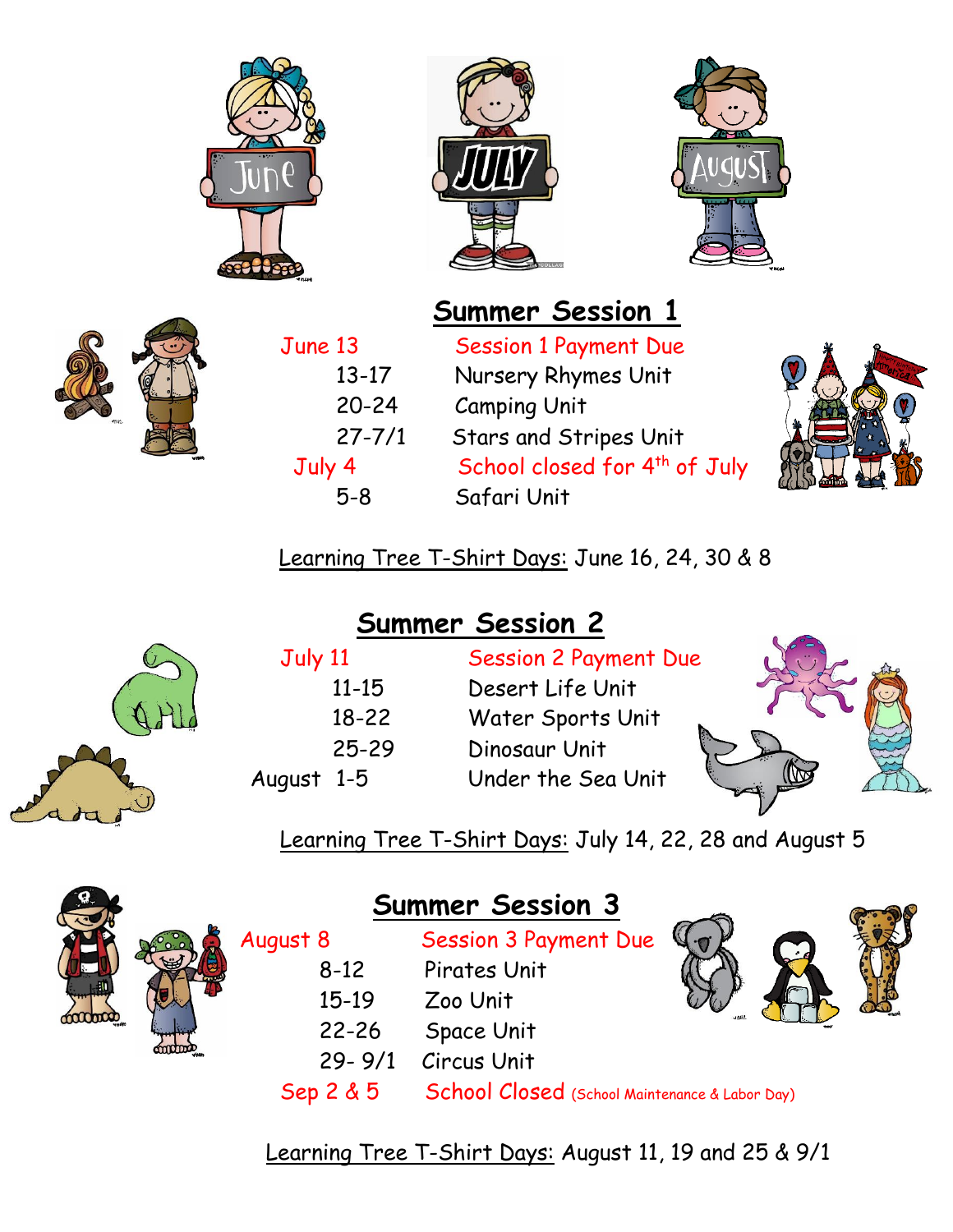The first day of school for Students who are staying with us for the Fall is Tuesday, September 6<sup>th</sup>.

Welcome to The Learning Tree Preschool, LLC Summer Program! We have lots of fun and exciting unit studies planned for the summer that we're sure our students will love! We would like to welcome all of our new and returning students. We look forward to a great summer!

Please read the following information to help keep your children safe and make things run smoothly:

- 1. When dropping off or picking up children, park only in the designated parking spaces. No parking is permitted along the East wall with all of the greenery. Also, the area along the sidewalk nearest the school that is adjacent to the Handicapped parking is not a parking spot. There are 3 spots along the sidewalk that are marked with white paint outlines. Those are the only spots that are available for parking nearest the building. When using those spots, please be sure to park flush against the sidewalk, and not at an angle. If those are full, please take advantage of the remaining spots throughout the parking lot. Also, it's nice to visit with friends, but try to visit off the school grounds as parking spaces are limited and traffic gets very congested during peak drop off and pick up hours. Street parking and the public lot on the corner are also available for your convenience. For the safety of our students, please also remember to follow the painted arrows and drive slowly, taking extra precautions while in the parking lot.
- 2. Currently, parents are NOT allowed inside of the classrooms when teachers and students are present. Due to COVID restrictions, parents are asked to take students to one of the 2 drop zones before 9:00am for drop off (Roly Poly parents may take their children to their classroom door for drop off when they arrive by entering through the Tots Playground). If you arrive after 9:00am, please take your child directly to their classroom door. Half day parents may pick their child up at the door of their last class. Full day students will be picked up from the playground in the late afternoon and parents may escort their child to the classroom to retrieve jackets or other belongings when there are no children/teachers in the building.
- 3. When bringing your child to school, you are attesting that your child has been free of: fever, cough and shortness of breath, within the last 24 hours, AND that he/she, nor anyone in your immediate household, has had COVID or been in contact with anyone who has tested positive for COVID in the last 10 days. Overall wellness checks will be performed by your child's teachers throughout the morning. If your child is not well enough to be at school, we will contact you to pick them up and will need someone to come as soon as possible.
- 4. When dropping your full day student off at school in the morning --- Preschool and Pre K parents please drop blankets off in the hallway cubbies. Please bring all nap items to school in a bag that will easily fit inside of the cubby for easier transportation. Preschool lunches will be dropped off in Room 2, and Pre K lunches will be dropped off in Room 3.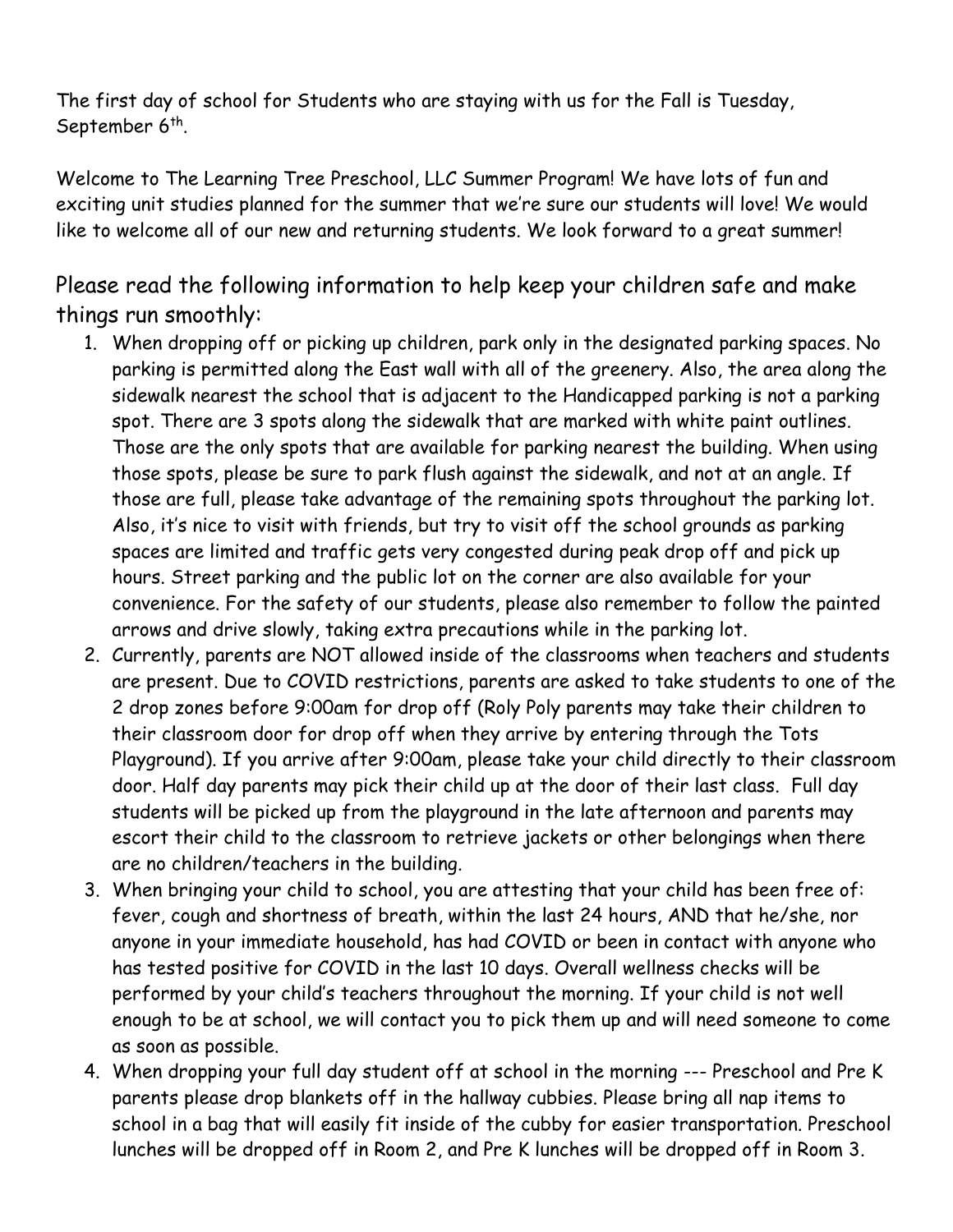\*Preschool Tots and Roly Poly parents, please hand your child's nap blankets/lunches to the teacher at check in time.

- 5. Please make sure that your child brings a refillable water bottle to school with them each day. Preschool and Pre K students can put their water bottles in their bins along the wall, Preschool Tots and Roly Polys can give them to the teacher at the classroom door.
- 6. We are not currently loaning out extra clothes or jackets. All children should have a jacket, and 1 or 2 complete changes of clothes in their cubbies in case of spills or accidents. If your child has an accident/spill requiring changing of clothes, and there are none available in their cubby, we will need to call to have clothes brought to school. If a Preschool or Pre K student has an occasional urine accident, we will change them and bag up their soiled clothes. However, if a student in the Preschool or Pre Kindergarten program has a bowel movement accident, that portion of the school is not equipped to with the proper facilities to change them, clean up appropriately and dispose of their soiled clothes. So, if a student in either of those programs has a bowel movement accident, the parents will be called to pick them up. Frequent bathroom accidents for Preschool and Pre Kindergarten students may require the evaluation of readiness for the program. Please refer to our "Bathroom Accident Policy" for full details.
- 7. State law requires that all children be signed in and out daily. We ask that you sign your child(ren) in and out through our computer system. If you haven't been fingerprinted or given a passcode yet, please see the office for assistance. In the event that the internet is down, you must sign in and out on the paper log. Please sign the time of drop off/pick up as well as your FULL signature.
- 8. Please do not let your children play with the keypad at the door entrance or pull/yank on the door. Pulling forcefully on the door while it is locked, may cause it to break. The door will only briefly unlock when a valid code has been entered. If you enter your code and do not hear a click at the handle, your input was not successful. Please wait a moment for the keypad to reset, and then re-enter your code.
- 9. Please make drop off and pickups quick, and do not linger in the building. When possible, please try to have one parent do drop off and pick up to avoid extra germs and traffic in the building.
- 10. Pay tuition in full on the first day of scheduled attendance in order to receive the 10% discount. Weekly payments are not eligible for the discount. Tuition is billed on a 4 WEEK BILLING CYCLE and NOT on the 1st of every month. Other than major holidays, tuition due dates are always on Mondays. If your child only attends on a Tuesday/Thursday, you can pay their tuition on Tuesday and still receive the discounted rate. Payments received after the due date will forfeit the discount and be billed at the regular tuition rate.
- 11. There is a \$10.00 per hour charge for our half day students attending before 8:50am and after 12:00pm. This cost will be applied to your next tuition statement and listed as "extended cost" from the previous billing cycle.
- 12. Make sure your children do not enter or leave the building without you. Additionally, when dropping off, you MUST walk your child to either the playground or the classroom door. While you are exiting, be sure to hold your child's hand in the parking lot until you put them in the car. The parking lot is not an appropriate place for parents to gather and